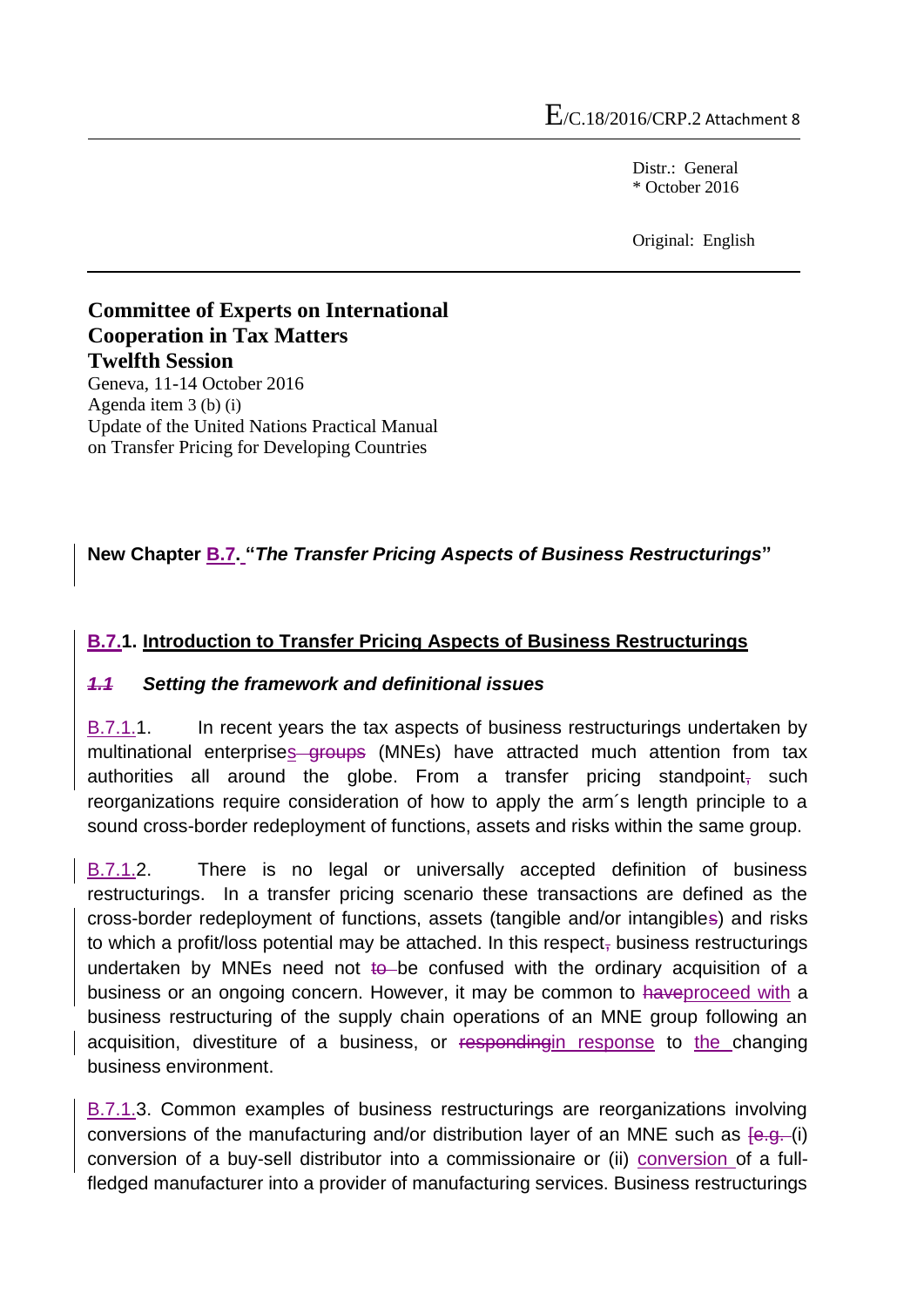may also involve the transfer of the ownership and management of intangible property rights such as patents, trademarks, brand names etc.

B.7.1.4. As a general rule, businesses are entitled to organize their activities in the way they see fit. Business restructuring undertaken in a manner consistent with the arm's length principle is entirely appropriate. However, there may be situations in which business restructurings facilitate inappropriate income shifting through non-arm's length pricing or through commercially irrational structures. The guidance of Chapters I-IX of the UN Transfer Pricing manual, as supplemented by this chapter, apply to business restructurings to ensure that they are consistent with the arm's length principle.

B.7.1.5. The application of Article 9 of the United Nations Model Double Taxation Convention to business restructurings requires that the arm's length consideration for a supply, acquisition or transfer of property is that which might reasonably be expected to be made under an agreement between independent parties dealing at arm's length. As a result, a business restructuring generally involves the determination of whether at arm's length a payment would be warranted for the transfer of something of value, or for the termination or substantial renegotiation of commercial arrangements between associated enterprises, and if so what the amounts of such arm's length consideration would be.

### *1.2* **Business Restructurings: Considerations regarding Developing Countries**

B.7.1.6. The changes triggered by the implementation of a business restructuring can have significant effects on the allocation of profits (or losses) between the countries in which the entities operate, regardless of whether or not tax savings isare a driver. When a multinational group changes its business model, the tax and legal structure of the group would generally require an alignment with the new business model..

B.7.1.7. Business restructurings increasingly affect developing countries. In recent years a number of large MNEs have either (i) transferred their manufacturing facilities into low-cost countries, e.g. where the cost of labor of a skilled workforce is lower --and/or (ii) have similarly moved certain distribution functions -and/or (iii) similarly moved valuable intangible property out of the jurisdiction where they were acquired, developed or exploited. This Chapter discusses how to determine on a case by case basis whether or not the conditions of such restructurings comply with the arm's length principle.

B.7.1.8.9. In a business restructuring context, the arm's length principle entails a comparison of the conditions (including the pricing) of a transaction or arrangement between associated enterprises and those which would have been agreed between independent enterprises dealing at arm's length in similar circumstances. Where a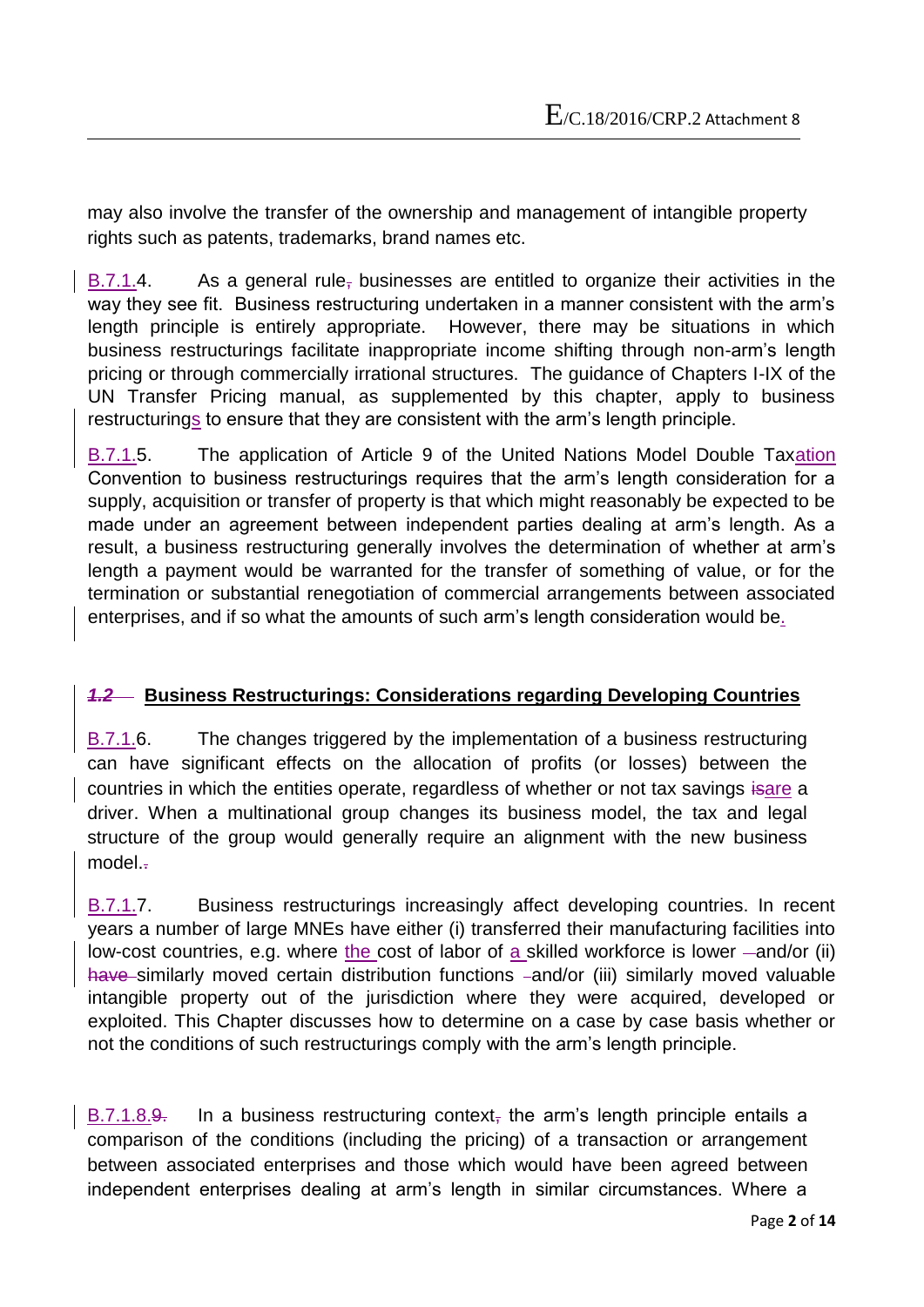particular transaction is a part of a broader arrangement in respect of a business restructuring, setting (as well as testing) the arm's length consideration for that transaction requires that all of the circumstances relevant to the broader arrangement are taken into account in evaluating the comparability factors that might reasonably apply under an agreement between independent parties dealing at arm's length.

B.7.1.9.11. In the absence of -reliable uncontrolled comparable data, an assessment has to be made of the consistency of the conditions of the controlled transaction with those- that might reasonably be expected under an agreement between independent parties dealing at arm's length $\frac{1}{n}$ 

B.7.1.10.45. The above mentioned process with respect to the implementation of the arm's length principle highlights the need for developing countries of beingto be alert to business restructurings and their potential consequences $\frac{1}{n}$ . As already stated in other parts of this manual, while it is for each country to determine its own tax system, the desire to avoid double taxation has been an important factor in the very broad acceptance of the arm's length principle internationally.

# *1.3. Process for setting or testing the arm's length principle in business restructuring operations*

B.7.1.11.16. This paragraph describes a typical process which may be followed when setting or reviewing transfer prices in the context of a business restructuring. This process is neither prescriptive nor exhaustive

B.7.1.12.<del>16.</del> As a first step, it is important to characterize the transactions entered into by the associated enterprises, taking into account the business environment in which the MNE group at stake is operating. This entails carrying out the following activities:

- I. identification of the scope, type (e.g. supply of goods, provision of services, licensing arrangements) and economic nature of the arrangements between the associated enterprises involved in the business restructuring;
- II. Performance of a functional analysis of the pre and post-business restructuring activities of associated enterprises affected by the restructuring. Such an analysis requires as a starting point reference to any relevant contract, including those entered into to implement the business restructuring (e.g. contracts transferring the legal ownership of a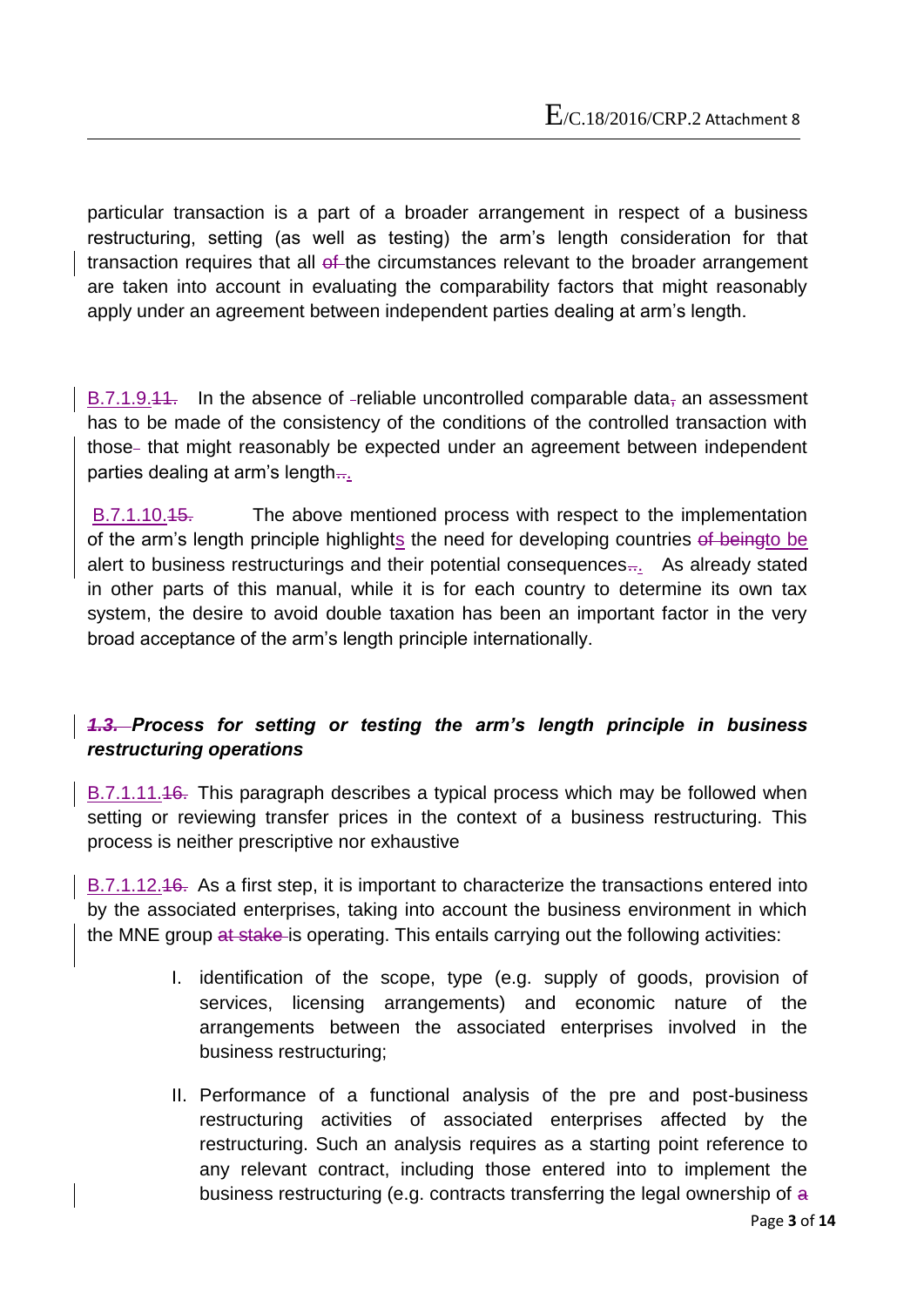certain intangible property and those evidencing the terms and conditions of the pre and post-restructuring arrangements for the business activities affected by the restructuring) as well as an examination of risk assumed and functions performed by the associated enterprises;

III. Examination of the consistency of the contractual terms with the outcome of the functional analysis of the associated enterprises taking part toin the business restructuring, in order to determine the true nature of the transactions, including itsthe legal, economic and tax effects thereof. It should not be automatically assumed that the contracts, though they are the starting point of any transfer pricing analysis, accurately or comprehensively always capture the actual commercial or financial relations between the parties. The core part of such an examination is the performance of a thorough functional analysis, which is needed to identify the value-adding activities and functions performed, assets used and risk assumed in respect of the business activities affected by the restructuring;

B.7.1.13.17. The selection of the most appropriate method or methodologies applicable to the transaction(s) at stake follows from the functional analysis. As discussed in more in-detail below, a business restructuring is commonly implemented through a series of intertwined transactions. For instance, a business restructuring might involve transferring functions, assets and risks to a tax favorable location. This should not of itself warrant the conclusion that a non-arm's length arrangement has been implemented. -

B.7.1.14. 18. Provided the pricing of the business restructuring itself and of the post-restructuring arrangements are consistent with what would occur under an agreement between independent parties  $-$ in comparable circumstances, the arm's length principle and its requirements thereof are met.

B.7.1.15.19. For example, an associated enterprise may transfer the ownership of an intangible asset to its foreign principal and also agree to enter into a licensing agreement with the latterthat company... In determining whether the transfer of ownership is consistent with the arm's length principle, taking into account athat the transaction that is part of a broader business restructuring arrangement, comparability needs to be assessed.

B.7.1.16.21. In practical terms, in many instances relevant -third party data are not available as the types of business restructurings commonly taking place tend to be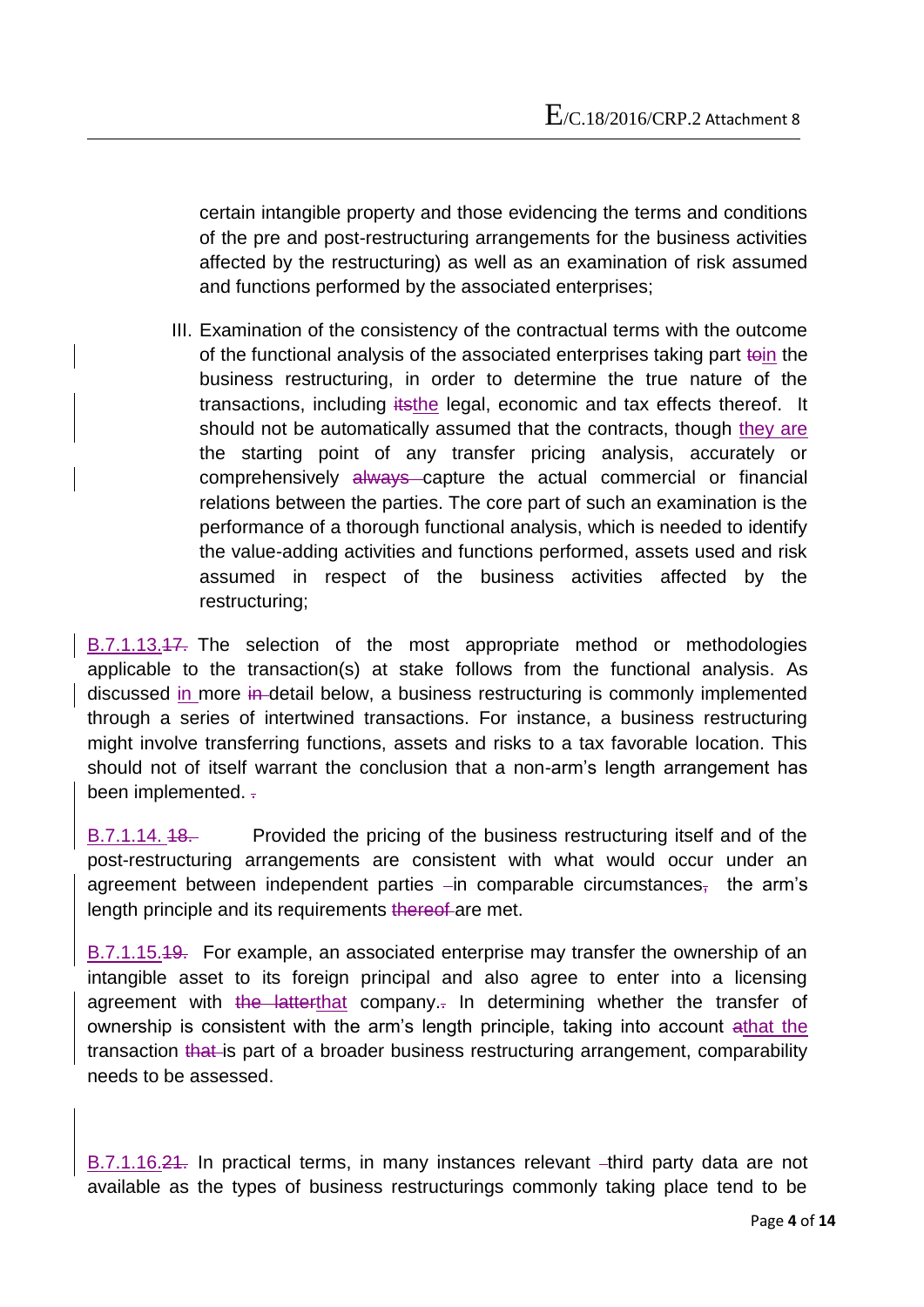unique to the various business models existing within MNE groups. However, the lack of reliable third party data should not lead the tax authorities to automatically conclude that the business restructuring as a whole is not respecting the arm's length principle. Where such reliable uncontrolled comparable data are lacking, the consideration that might reasonably be expected in similar circumstances may be determined by taking into account the following:

- (i) an arm's length outcome is one that makes business sense taking into account the options realistically available for the taxpayer involved in the business restructuring;
- (ii) an independent party dealing at arm's length would seek to protect its economic interest involved in the arrangements, or be appropriately remunerated for foregoing such interest;
- (iii) an independent party dealing at arm's length would compare the options realistically available in a comparable transaction and seek to leverage the overall value derived from the economic resources at its disposal. In certain cases, one realistically available option might be not to enter into a transaction in the event that it does not make commercial sense. See Section 5.3.1.4A of this Manual.

B.7.1.17.22. A key feature in understanding the underlying commercial rationale of -a business restructuring is  $-i$ dentifying the economic benefits expected  $-i$ rom the restructuring.. For purposes of this chapter, benefits expected at the MNE level from a business restructuring may be -any form of economic or commercial advantage.

B.7.1.18.23. To this end, a business restructuring may be triggered as a response to changes in the business environment in which the associated enterprise involved is running its activities, such as competitive pressures, market conditions or changes in the regulatory environment. In the light of such changes, an MNE -operating at arm's length may decide to restructure to reduce its losses or to retain or improve its profitmaking -ability and/or financial strength. -That is, even if an MNE's profitability postrestructuring is less than its pre-restructuring profitability, such a restructuring might still be commercially rational in light of the MNE's realistic alternatives in the face of the changes in the business environment.

B.7.1.19.24. Business restructurings may include or may be motivated by outsourcing. Outsourcing occurs between independent enterprises for instanceexample forin relation to inventory management and logistics, IT support, after-sales support, customer receivables management and R&D activities. - The underlying commercial rationale for a third party entering into an outsourcing agreement is that generally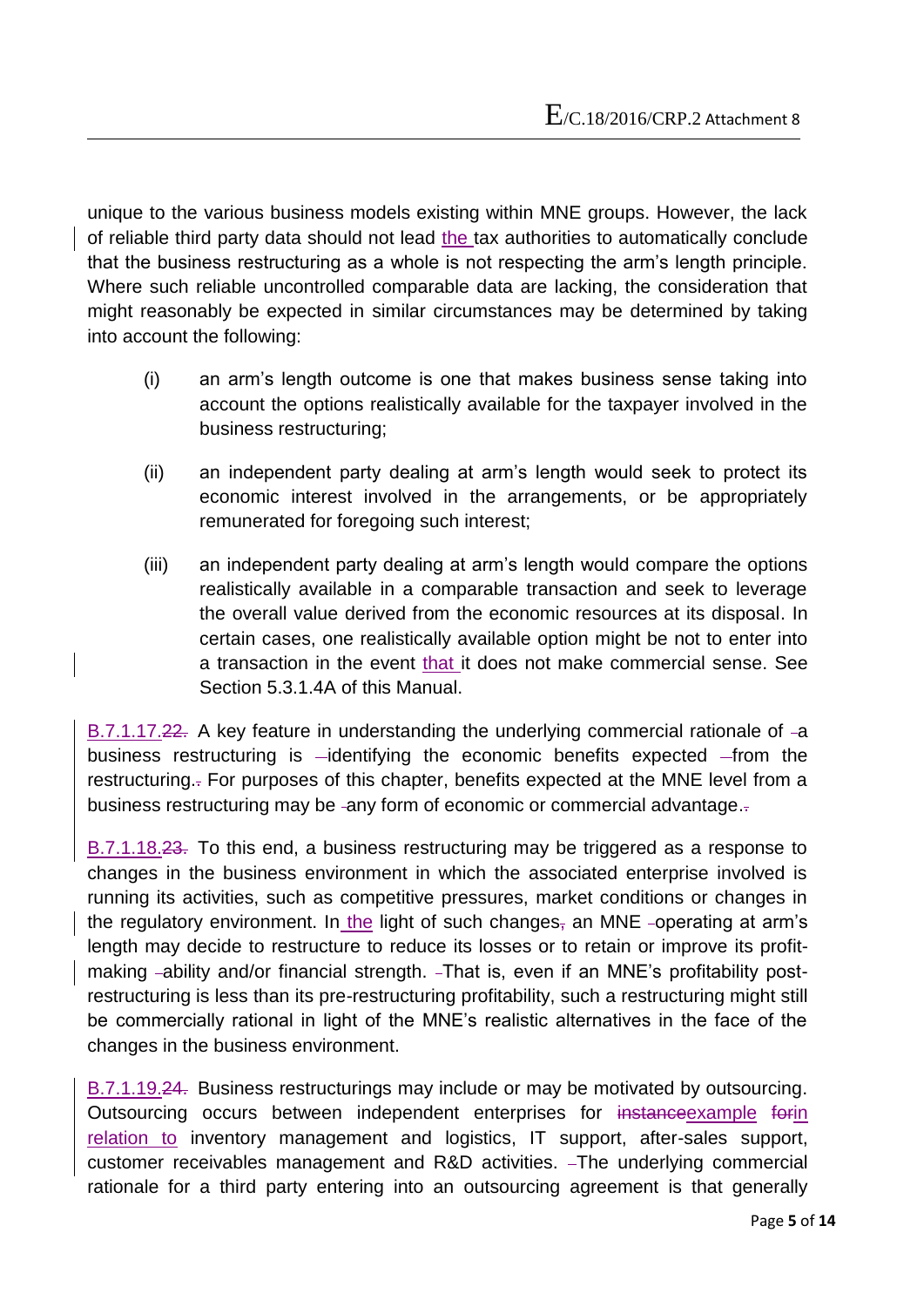commercial advantages to the enterprise are expected from contracting out vis-à-vis performing the activity by itself. These expected commercial advantages may relate to cost reduction and/or retaining or increasing profits.

B.7.1.20.25. When restructuring, an MNE may undertake a  $-cost\text{-}benefit$  analysis. Should such an analysis exist and be documented, it may be helpful (as well as any other financial and commercial data relevant to the restructuring) to determine the existence of the underlying commercial rationale triggering the restructuring.

B.7.1.21.26. An MNE group may fragment functions across several group companies to achieve efficiencies by exerting group management coordination functions. For instance, it is nowadays quite recurrentcommon in restructuring the supply chain of highly integrated MNE groups to allocate introinto different legal entities functions such as logistics, warehousing, marketing and sales. As the functions represent generally the core of the supply chain of an MNE group, this may require coordination of activities at the group management level in order for the separate activities to interact effectively.

B.7.1.22.27. Accordingly, when conducting a functional and risk analysis of the controlled transactions between the associated enterprises carrying out the fragmented activities, the economic benefits to the  $-MNE$  group expected from  $-$ the activities conducted separately should be identified within the context of the broader arrangements. .

### *B.7.2. Types of business restructurings*

28. B.7.2.1. Although the list below list is not exhaustive, common types of restructuring carried onout by MNEs involve:

- (i) As concerns manufacturing activities, the conversion of full-fledged manufacturers into contract or toll manufacturers (or vice versa);
- (ii) As regards distribution activities, the conversion of full-fledged distributors into limited-risk distributors or commissionaires (or vice versa); and
- (iii) As regards the management of valuable, unique intellectual property rights, the transfer of either trade or marketing intangibles to foreign Intellectual property holding companies.

B.7.2.2.29. As a result, the restructured entity may end up performing limited routine functions, holding minimal assets, and bearing low risks, and -having a lower profit/loss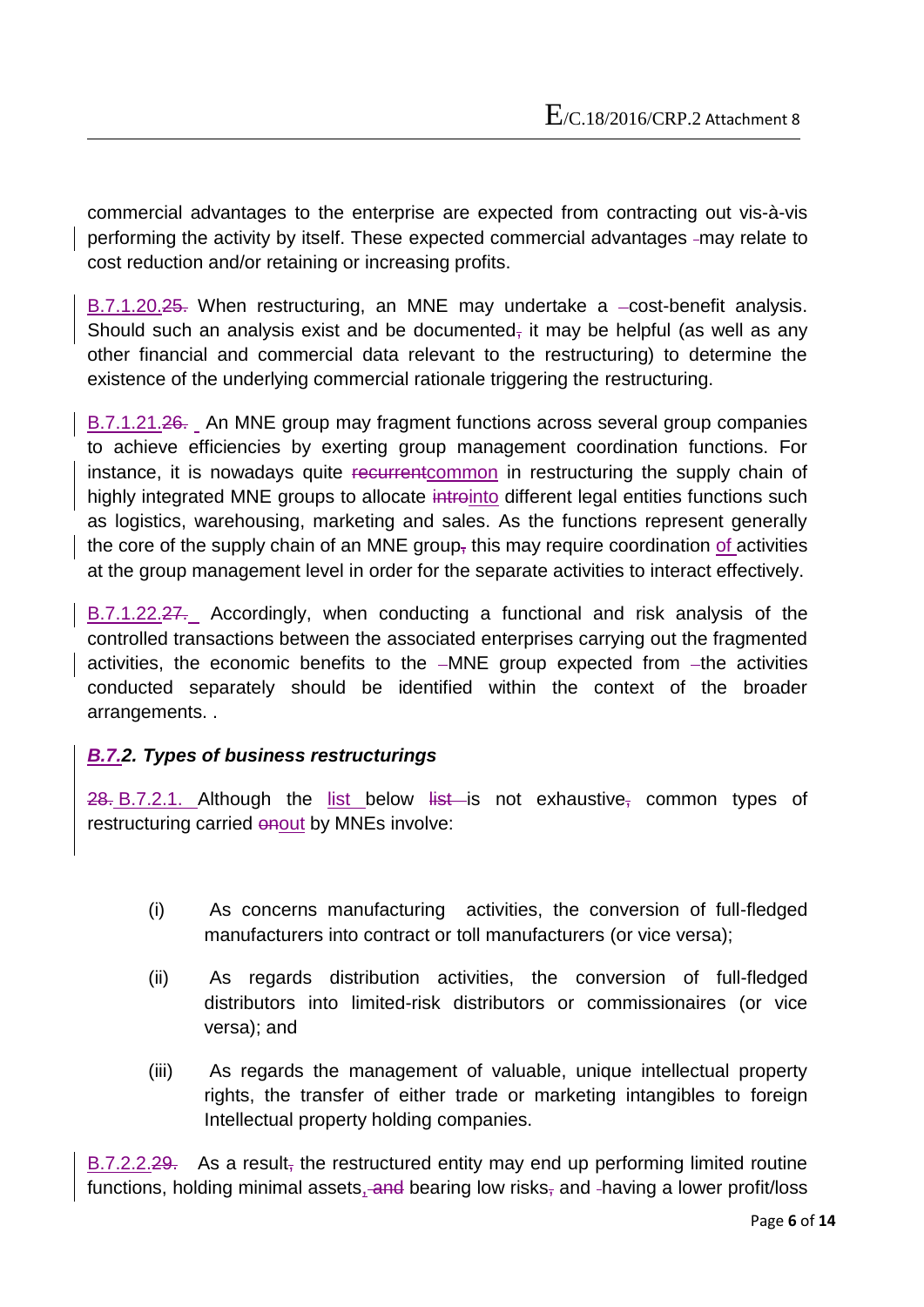potential attached to it. Profit/loss potential should be construed as "expected future profits or losses". This notion is relevant in the valuation phase of determining an arm's length compensation for a transfer of tangible and/or intangible assets or of an ongoing concern, or in the determination of an arm's length indemnification for the termination or substantial renegotiation of existing arrangements.

B.7.2.3.30. In another form of reorganization sometimes referred to as "reverse restructuring", a cross-border redeployment of functions, assets and risks may be directed towards highly taxed jurisdictions.

B.7.2.4.31. Taxpayers are generally free to arrange their business operations as they see fit but tax authorities have the right to verify consistency with the arm's length principle. Any restructuring as described above may be commercially rational. Disregarding or re-characterizing an arrangement as entered into by an entity that is part of a multinational group should be the exception to the general rule of respecting the structuring as adopted by the taxpayer. See however section 5.4.10 in Chapter 5 of this Manual for a discussion of the recognition of the actual transaction.

B.7.2.5.32. Although a country may not have specific transfer pricing provisions dealing with cross border restructurings, transactions entered into with the sole purpose of obtaining an undue tax saving could be eventually be challenged either by the application of a general or a specific anti-avoidance rule (if present in the tax system of the jurisdiction concerned).

B.7.2.6.33. As a result, should either a domestic -general or a domestic specific antiavoidance rule be applicable to the restructuring, such rule may lead to the transaction as entered into by the taxpayer being disregarded. In such a case, there might not be room to apply any transfer pricing provision in order to set or test the arm's length conditions of the restructuring.

### *2.1. Transfer of functions and risks arising from business restructurings*

B.7.2.7.34. Business restructurings have to comply with the arm's length principle. This holds true both with respect to "exit scenarios" and "entry scenarios", i.e. irrespective of whether functions, assets and risks are transferred out of or into a jurisdiction.

B.7.2.8.35. To this end, the following situations can be envisaged: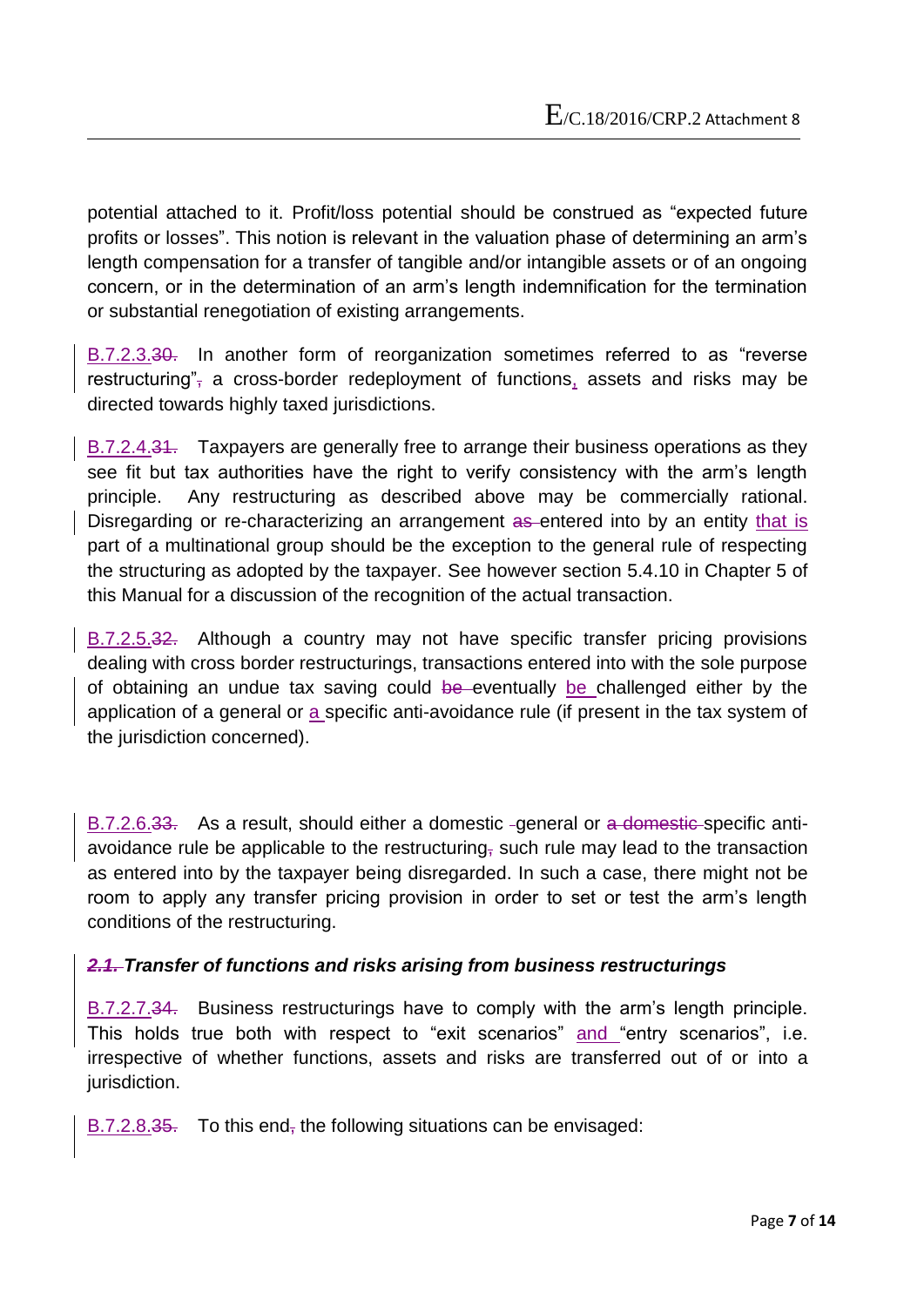- A key question is whether a transfer of functions, assets and/or risks conveys value and would be compensated at arm´s length. See Chapter X on intangibles;
- Further, or alternatively, it should be determined whether the termination or substantial renegotiation of existing arrangements would warrant indemnification at arm's length. The approach likely to be likely followed here is a two-pronged one, and namely (i) an analysis of the underlying contractual arrangements is required so as to identify the content of any termination clause, if existing, and (ii) the determination of whether a third party would warrant an indemnification in the event of a comparable termination or substantial renegotiation of contractual arrangements.

B.7.2.9.38. Some taxpayers have entered into business restructurings to contractually allocate economically significant risks to a group entity, perhaps located in a low-tax jurisdiction. -Based on that risk allocation, economically significant risks  $-(e.g.,)$ "key entrepreneurial risks") might purportedly be allocated to such an entity that would be presented as a "principal" that contractually bears those risks justifying the premium returns. It will be relevant to determine whether the principal has the capability to and actually controls the economically significant risks allocated to it, and has the financial capacity to assume those risks, consistent with the attribution to it of a return forto suchthe risks. See the discussion of risk in Chapter V of this Manual.

B.7.2.10.39. For example, assume that Company A was a full-fledged manufacturer of widgets which, among others, assumed economically significant inventory risk. Further to a business restructuring, Company B is set up as a principal. Under the new contractual arrangements between Company A and Company  $B<sub>7</sub>$  the latter is obliged to produce widgets according to the quality standards and production plan provided for by Company A.  $-$ The contractual arrangements  $a$ lso indicate that Company B is responsible for the inventory risk. From a factual analysis, it is proven that Company B does not have any control over the inventory risk, i.e. it does not exert any decision making power in relation to the production plan and has no influence over the deployment of risk mitigation strategies if the inventory quantity rises because of  $a$ sales slow-down. In such a situation-the risk and associated consequences should be re-allocated to Company A, i.e. the company actually controlling and managing the risk.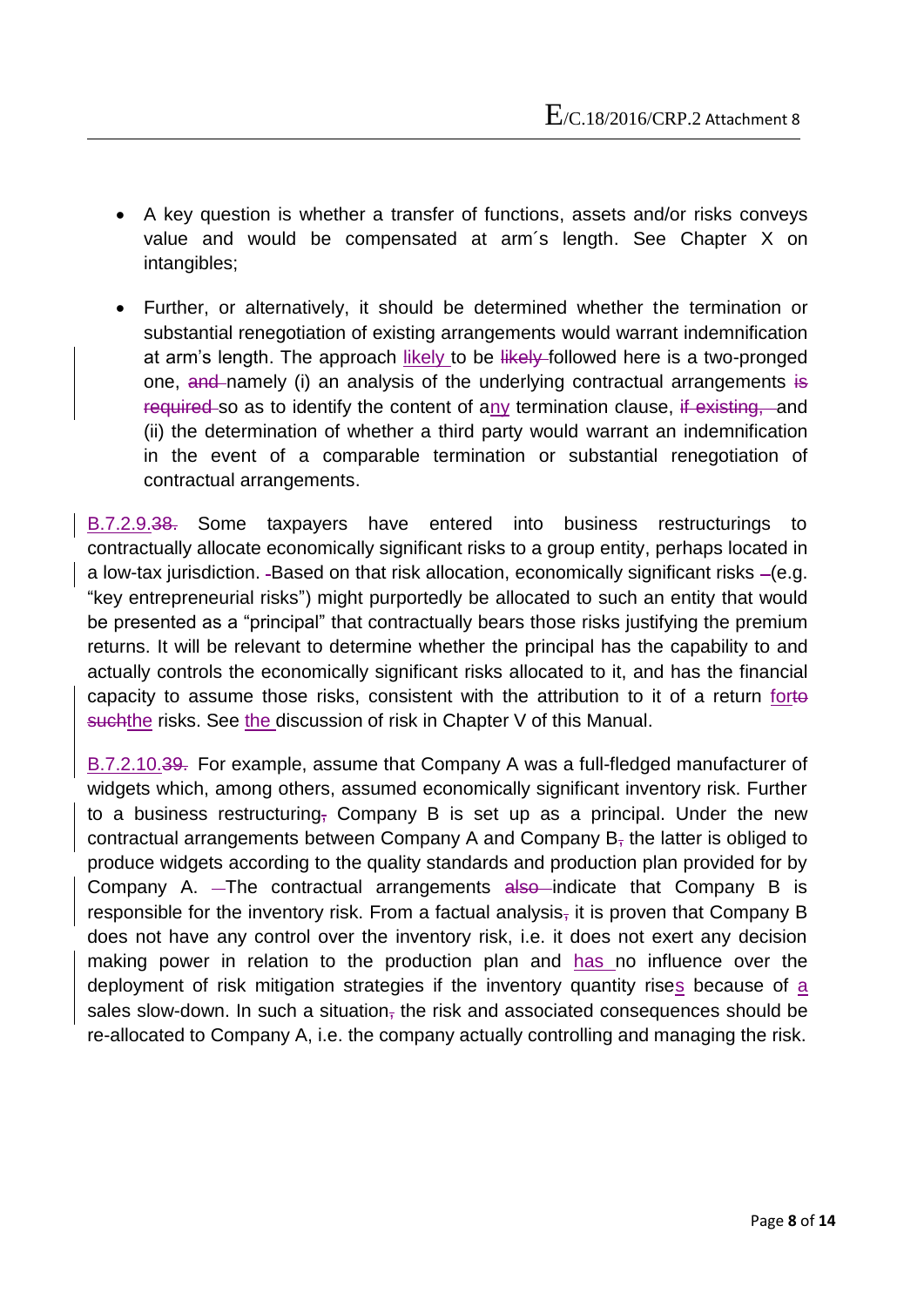### *2.1.2. Termination or substantial renegotiation of existing arrangements*

B.7.2.11.45. In the case of a contract termination or substantial renegotiation, it should be determined whether an indemnity payment may be warranted under the arm's length principle. At arm's length, depending on the applicable commercial law of the country concerned, an indemnity payment may be warranted, for instance in the event a party withdraws from- a contract in an unjustified and unforeseeable manner. Depending on the applicable commercial law, such an indemnification may for instance encompass the loss of future expected profitability. There is a wide variety of elements that may be taken into account by commercial judges in determining whether a termination period indemnification should be applied, for instance the nature and terms of the contractual arrangements and/or the economic dependence of one party on another.

B.7.2.12.46. Therefore, in the event a contract between associated enterprises includes a termination clause (and assuming the terms and conditions set out in it are followed upon termination), it should be determined whether such terms and conditions are arm's length.

B.7.2.13.47. From a transfer pricing standpoint, another relevant factor relates to the opportunities the terminated party will be granted to obtain alternative business opportunities. That is, there may be a commercial counterpart to the business restructuring. This appears specifically relevant in the context of a cross border business restructuring, as it is frequent in practice that in a group context the affected party having its contract terminated (or substantially renegotiated) will be entering into a different agreement with the same or another affiliate within the group. Tax administrations should examine the entirety of the commercial arrangements to determine whether or not a particular business restructuring transaction is arm's length.

### **2.2. Operational Considerations on the Transfer Pricing Aspects of a Business Restructuring: Example**

B.7.2.14.49. The following example illustrates the application of the approach to business restructurings as outlined above. The example summarises the indicative issues which might arise in addressing the application of the arm's length principle to any specific business restructuring arrangement.

B.7.2.15.50. OpCo is a taxpayer resident in Country A operating a full fledged manufacturing and distribution activity of chemical components. Based on the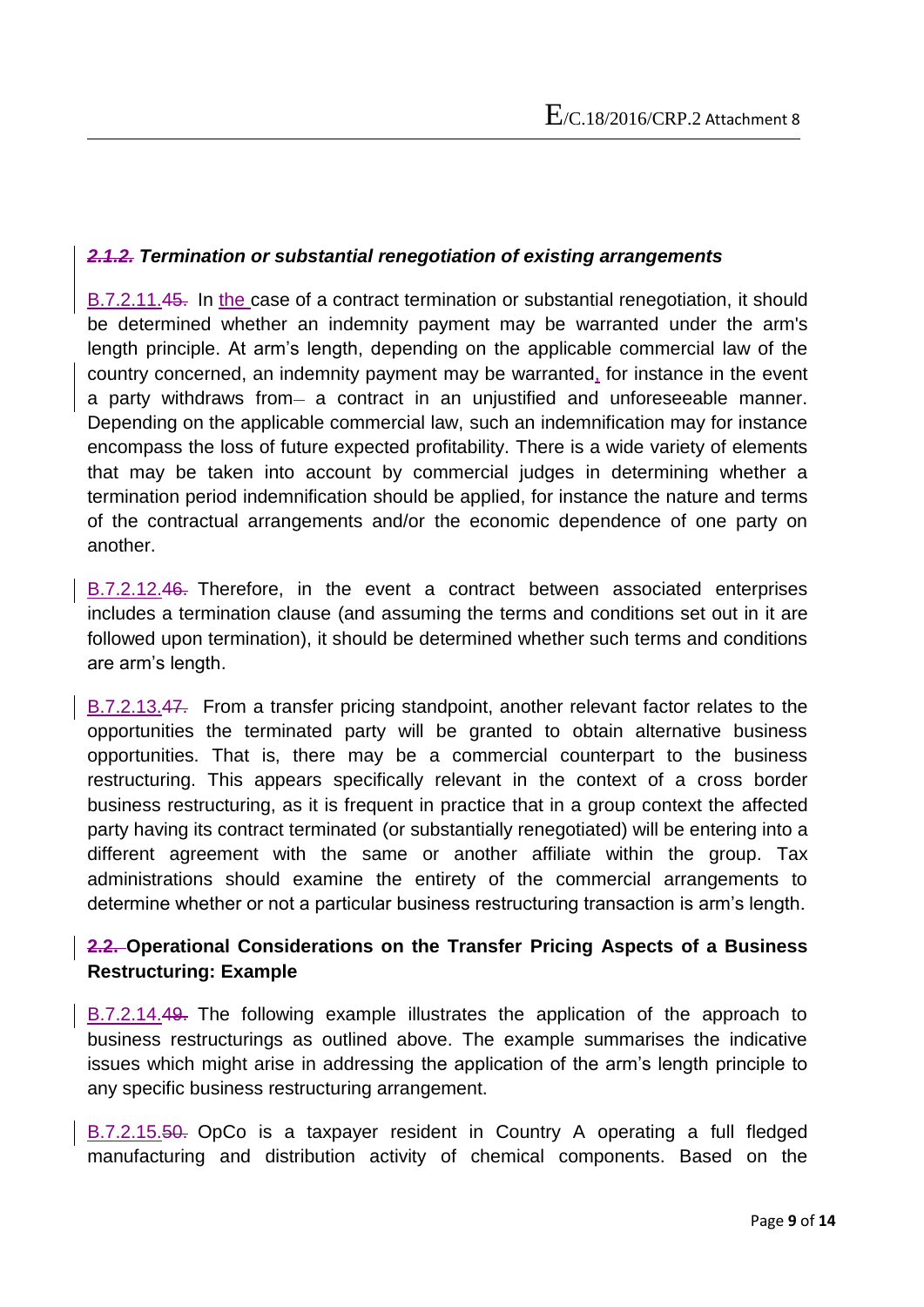contractual arrangements existing at the group level, OpCo has the following rights and responsibilities:

- (i) OpCo owns or holds licensing rights over all the intangibles (such as patents, trademarks, and a legally protected specific "Just in Time" manufacturing planning know-how) it needs to operate its manufacturing and distribution activities;
- (ii) OpCo is responsible for arranging the procurement of all raw materials (including selection of suppliers and qualification of raw materials);
- (iii) OpCo owns the inventories of raw materials, work-in-process and finished goods, assumes related inventory risk and actually performs the risk management control functions;
- (iv) OpCo manages and controls the production planning, setsting the output budget and determines the milestones within the supply chain process;
- (v) OpCo sells the finished goods to third party customers in its market and to associated enterprises acting as distributors in foreign markets.
- (vi) OpCo manages and controls the production planning, setting the output budget and determines the milestones within the supply chain process;
- (vii) OpCo sells the finished goods to third party customers in its market and to associated enterprises acting as distributors in foreign markets.

B.7.2.16.51. As far as financial results are concerned, OpCo has recorded relatively strong and stable profits over most of the last 10 years, although they have been gradually declining over the last 3 (three) years due to adverse global economic market conditions which triggered a steep increase of the input costs of production. The financial outlook for the next five years forecasts a continued decrease of profitability due to increased competition.

B.7.2.17.52. In the year 2000+X, the MNE of which OpCo is a member decides to enter into a restructuring of the supply chain manufacturing layer, by centralising its management and control activities in a regional headquarters located in Country B and operated by the associated enterprise Principal Co. The MNE's top management highlights during the shareholder meeting that the underlying commercial rationale for entering into the restructuring is to achieve forecasted costs savings and efficiency gains allowing the group to retrieveachieve a sustained profit growth over the following 5 (five) financial years.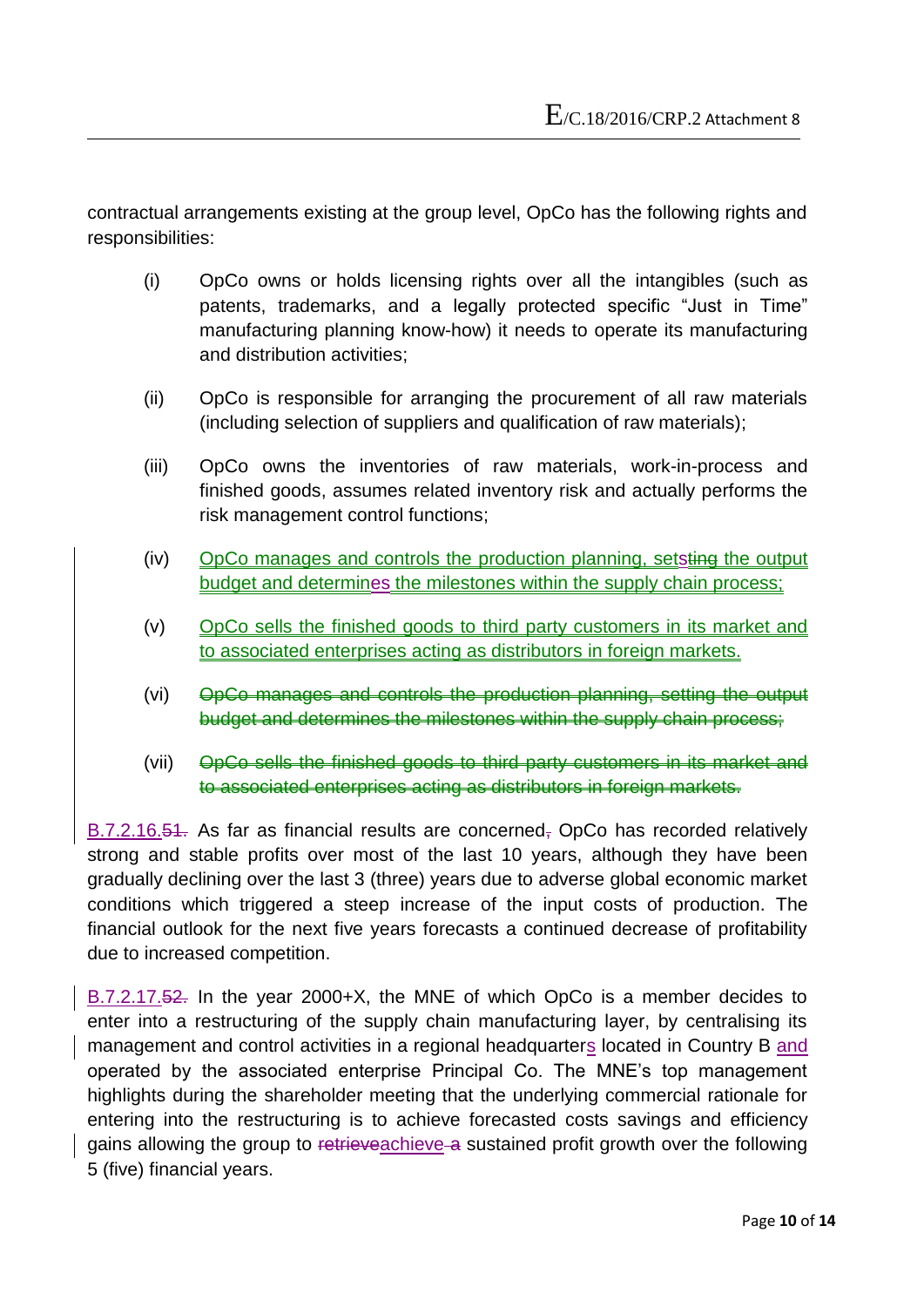B.7.2.18.53. In particular, the implementation of the business restructuring arrangements requires the implementation of the following steps:

- (i) OpCo transfers to Principal Co by means of an outright sale arrangement to Principal Co all the intangibles rights that it owned in relationrespect to the products. All the license agreements under which OpCo had rights over product intangibles (including the "Just in Time" know-how) are terminated as part of an arrangement whereby Principal Co will enter into similar licensing agreements with the owners of these intangibles (i.e. Principal Co is the new licensee).
- (ii) OpCo enters into a toll manufacturing agreement with Principal Co, whereby the latter company will have a sole ownership interest and manage all the risks associated with the procurement of the raw materials and the inventory stock.; Under the toll manufacturing agreement, OpCo will continue to use the rights related to the "Just in Time" manufacturing know-how on a royalty-free basis;
- (iii) Principal Co is contractually responsible for the control of the timing and quantity of the output to be produced by OpCo;
- (iv) Principal Co has the right to dictate design specifications for the product, and to exert control over product quality;
- (v) Principal Co will pay a service fee for the manufacturing services provided for by OpCo. The fee is calculated by adding a mark-up of 10% over the costs incurred by OpCo. Moreover, OpCo does not bear any risk with respect to any potential profit or loss arising from the sale of the product (i.e. all the market and credit risk is shifted to Principal Co) and has no role in determining the marketing strategy for the sale of the product;
- (vi) OpCo's distribution agreements with associated group distributors are terminated as part of an arrangement with Principal Co whereby the latter company will enter into identical agreements with those very same entities; and
- (vii) OpCo retains its distribution activity in its domestic market, for which it will now purchase finished products from Principal Co (including products manufactured by Opco in its toll manufacturing function). and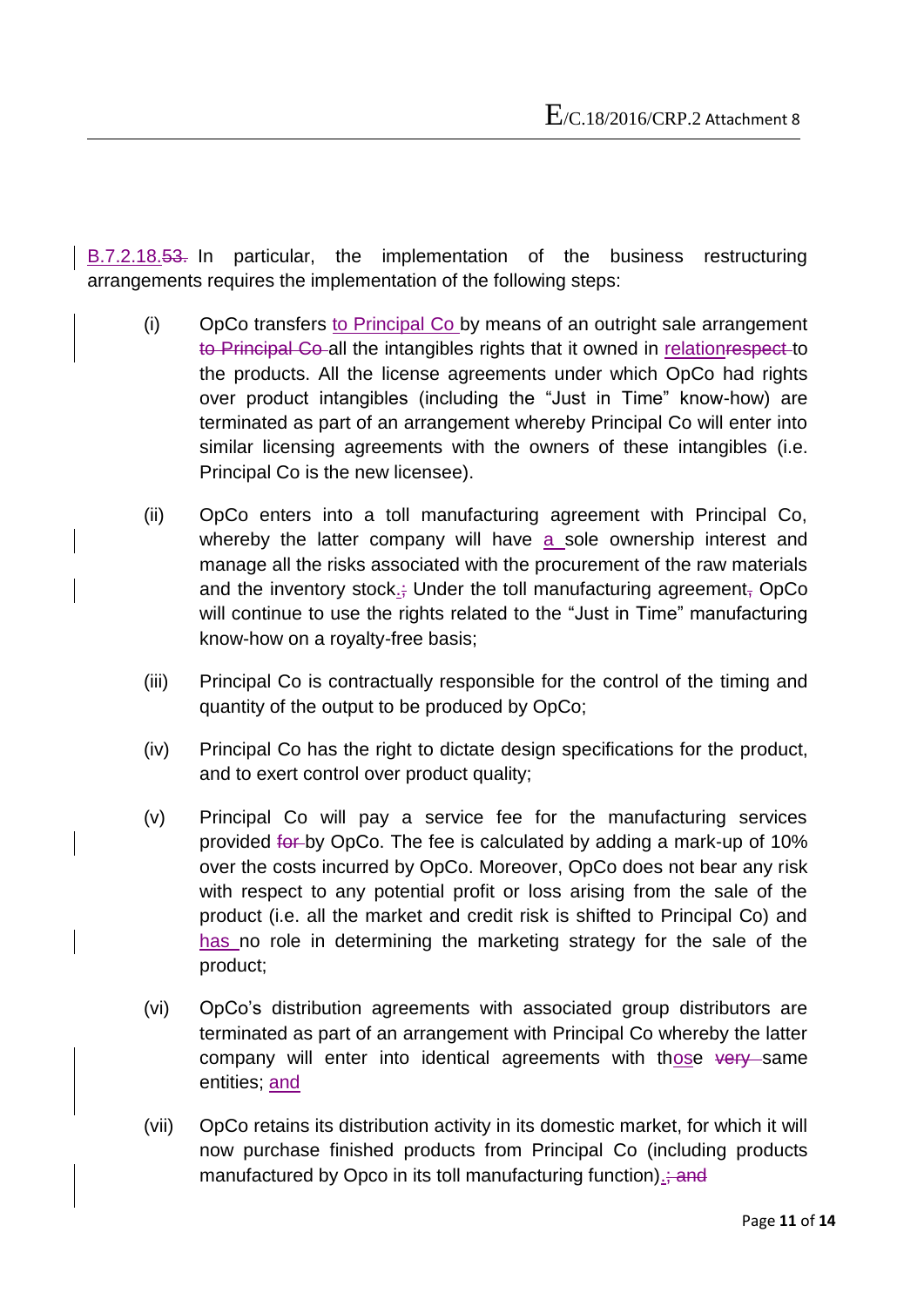B.7.2.19.54. A suggested approach for a tax official of a developing country auditing this type of business restructuring would be to start from the transfer pricing documentation prepared by the taxpayer (see Chapter XXXX) and address the following questions:

I. What is the accurate delineation, including the terms and effect, of the business restructuring arrangement and OpCo's related party transactions (in thethis case at stake, with Principal Co) under that arrangement?

What are the business strategies underlying the decision to entering into such a restructuring, including a high-level identification of the expected economic benefits?

II. Does the functional analysis of OpCo and Principal Co, before and after the business restructuring is implemented, accord with the changes and any difference in the terms of the contractual arrangements?

B.7.2.20.55. Where the actual conduct of the parties does not reflect their contractual arrangements (for instance, because in contradiction withcontrary to the contractual arrangements, OpCo's employees continue to manage production schedules, develop quality and design specifications and manage effectively the arrangements with the distribution affiliates), then the actual arrangements must be determined in order to select the most appropriate transfer pricing method to the circumstances of the case.

B.7.2.21.56. See Chapter VI on the selection of the most appropriate method.

Relevant comparable data in the above example may include: (i) similar uncontrolled arrangements involving a business restructuring with the conversion of an entity in a toll manufacturer; (ii) similar uncontrolled transfer/sales agreements of patents and trademark rights; (iii) the terms governing the termination of uncontrolled licensing and distribution agreements, similar to those in place to in the pre-restructuring controlled agreements; and (iv) uncontrolled toll manufacturing arrangements similar to the postrestructuring controlled arrangements.

B.7.2.22.57. Eventually, dDepending upon the extent of such comparables data, any other available information relevant to determining whether the business restructuring makes commercial sense for both the transferor (OpCo) and the transferee (Principal Co) should be obtained, taking into account the options realistically available to them at arm's length. should be obtained,.

B.7.2.23.68. In the caself reliable comparables cannot be identified, then the tax authorities may achieve an arm's length outcome by hypothesising the conditions that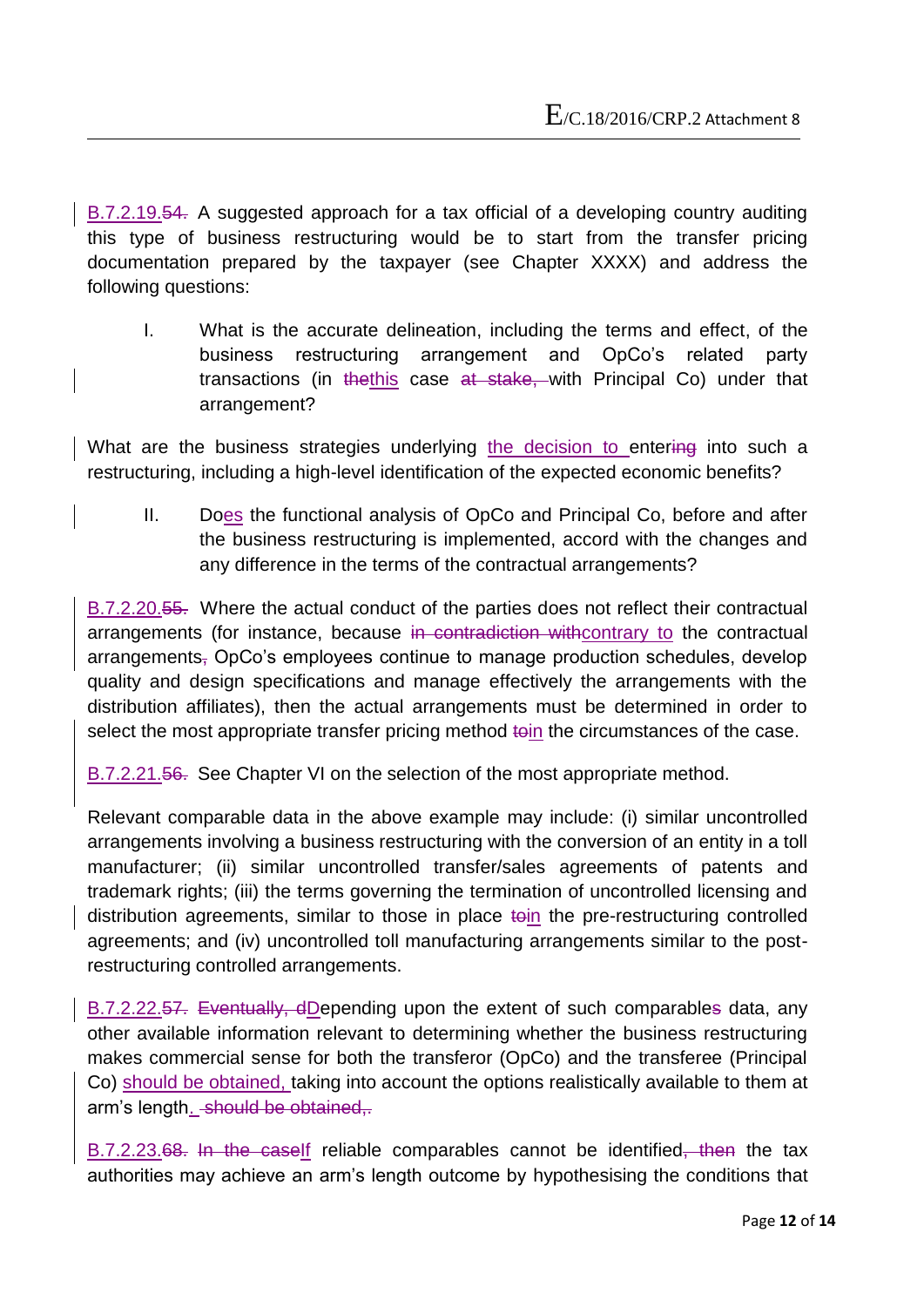might reasonably be expected to be agreed upon between independent enterprises dealing at arm's length in comparable circumstances.

B.7.2.24.58. Most notably, an important question to be addressed entails whether any compensation should be expected between OpCo and Principal Co had a similar agreement been entered into by independent enterprises dealing at arm's length in comparable circumstances.

 $B.7.2.25.59.$  This would entail firstly to identifying the legal nature and economic value of the transfer of property between OpCo and Principal Co (for example, patents and trademarks) and, should the answer be affirmative, assessing whether an independent party might reasonably be expected to pay for it or to obtain a compensation for supplying it.

B.7.2.26.60. Secondly, it would be necessary to investigate whether OpCo would at arm's length be warrantedowed an indemnification for the termination of its license agreements (e.g. for the "Just in Time" manufacturing know-how) and distribution agreements, which resulted in a substantial renegotiation of its manufacturing status.

B.7.2.27.61. Thirdly, as an independent party, would OpCo realistically have the option of continuing these arrangements? In particular, given all of the legal, commercial, economic and financial circumstances, would OpCo as an independent party have any option realistically available to it other than to enter into the business restructuring on the agreed terms? For instance, would OpCo as an independent party legally have any option not to terminate its existing licensing and distribution agreements? Another question is whether the conditions for termination of the licensing agreements with OpCo are arm's length.

B.7.2.28.63. Would Principal Co as an independent party have any option realistically available to it other than to enter into the business restructuring on the agreed terms? Would Principal Co have the option of entering into similar licensing, distribution and toll manufacturing arrangements without involving OpCo?

B.7.2.29.64. Moreover, does Principal Co have both the decision-making capability and financial strength to assume and manage the risks transferred to it by OpCo? Does Principal Co have the decision-making capability and financial strength to assume and manage the risks associated with the ownership of the patents, trademarks and manufacturing know-how "Just in Time"?

B.7.2.30.66. Should the examination of the case conclude that the pricing of the business restructuring makes commercial sense for the parties, based on the information available to the taxpayer at the time the restructuring was entered into (see